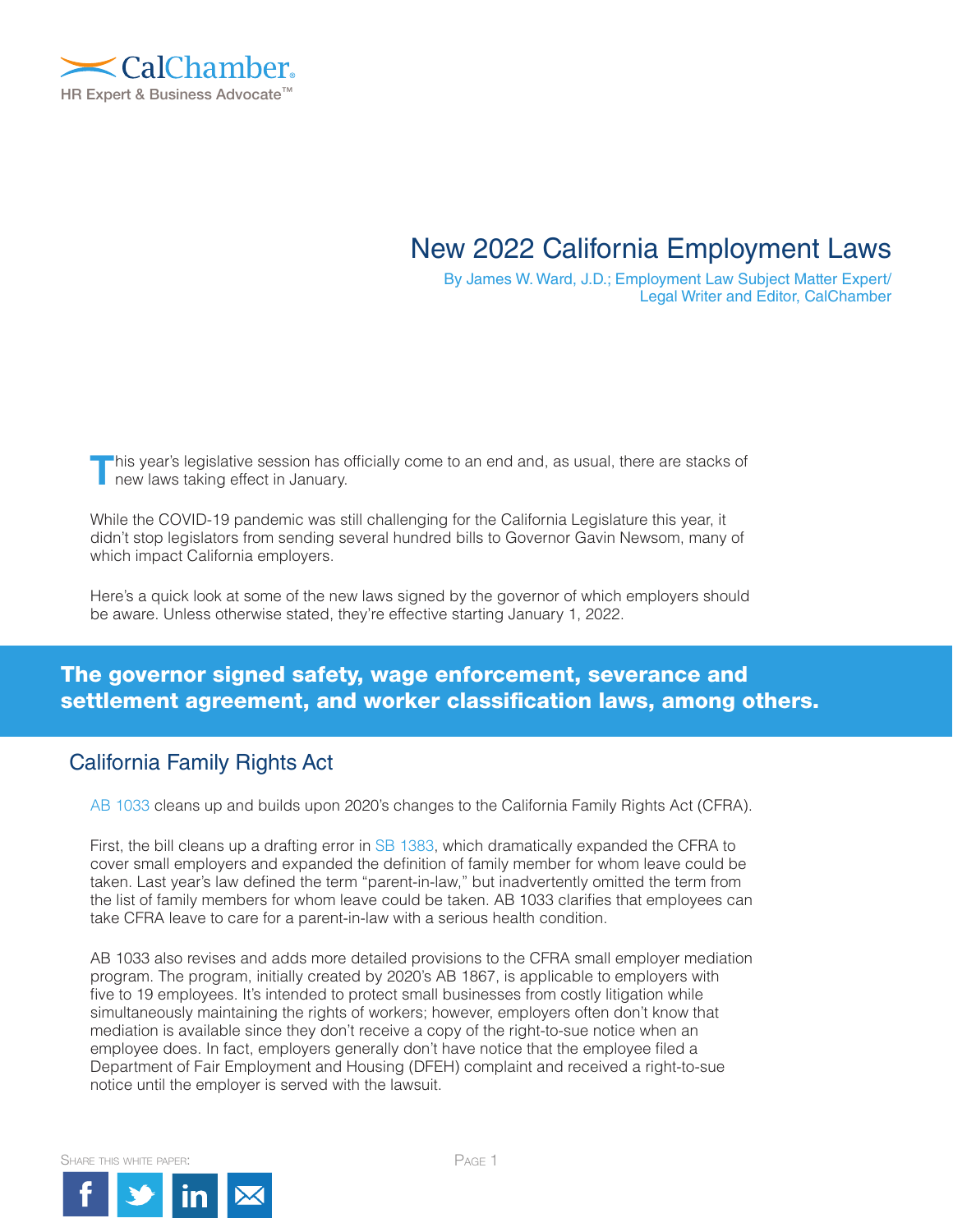

AB 1033 addresses some of these problems by:

- Making participation in the mediation program a prerequisite to filing a civil action.
- Requiring the DFEH to inform employees of this requirement, including instructions on how to initiate mediation, on all right-to-sue notices.
- Clarifying that a small employer may stay a civil lawsuit or arbitration proceeding to pursue mediation if the complaint should have been subject to the mediation pilot program.

# Safety and Wage Enforcement and Penalties

[SB 606](https://leginfo.legislature.ca.gov/faces/billCompareClient.xhtml?bill_id=202120220SB606&showamends=false) expands the California Division of Occupational Safety and Health's (Cal/OSHA's) enforcement authority by creating two new violations categories for which Cal/OSHA can issue citations — "enterprisewide" violations and "egregious" violations.

This bill creates a rebuttable presumption that a violation committed by an employer with multiple worksites is "enterprise-wide" if the employer has a written policy or procedure that violates certain safety rules or Cal/OSHA has evidence of a pattern or practice. Cal/OSHA may issue an enterprise-wide citation requiring abatement if the employer fails to rebut the presumption. Enterprise-wide citations will carry the same penalties as repeated or willful citations, up to \$134,334 per violation.

# SB 606 requires Cal/OSHA to issue citations for 'egregious violations' of occupational safety and health standards.

Cal/OSHA also must issue a citation for an "egregious violation" if the division believes that an employer has willfully and egregiously violated an occupational safety or health standard, order, special order or regulation based on several criteria listed in the statute. Violations may be egregious if, for example:

- The employer intentionally, through conscious voluntary action or inaction, made no reasonable effort to eliminate them;
- They resulted in worker fatalities, a workplace catastrophe (i.e., hospitalization) or large numbers of injuries or illnesses;
- They resulted in persistent injuries or illnesses;
- The employer has an extensive history of prior violations;
- The employer intentionally disregarded its health and safety responsibilities;
- The employer's conduct amounts to bad faith in the performance of their duties; or
- The employer has committed a large number of violations so as to undermine significantly the effectiveness of any safety and health program that may be in place.

The bill requires each instance of an employee exposed to that violation to be considered a separate violation for the issuance of fines and penalties.

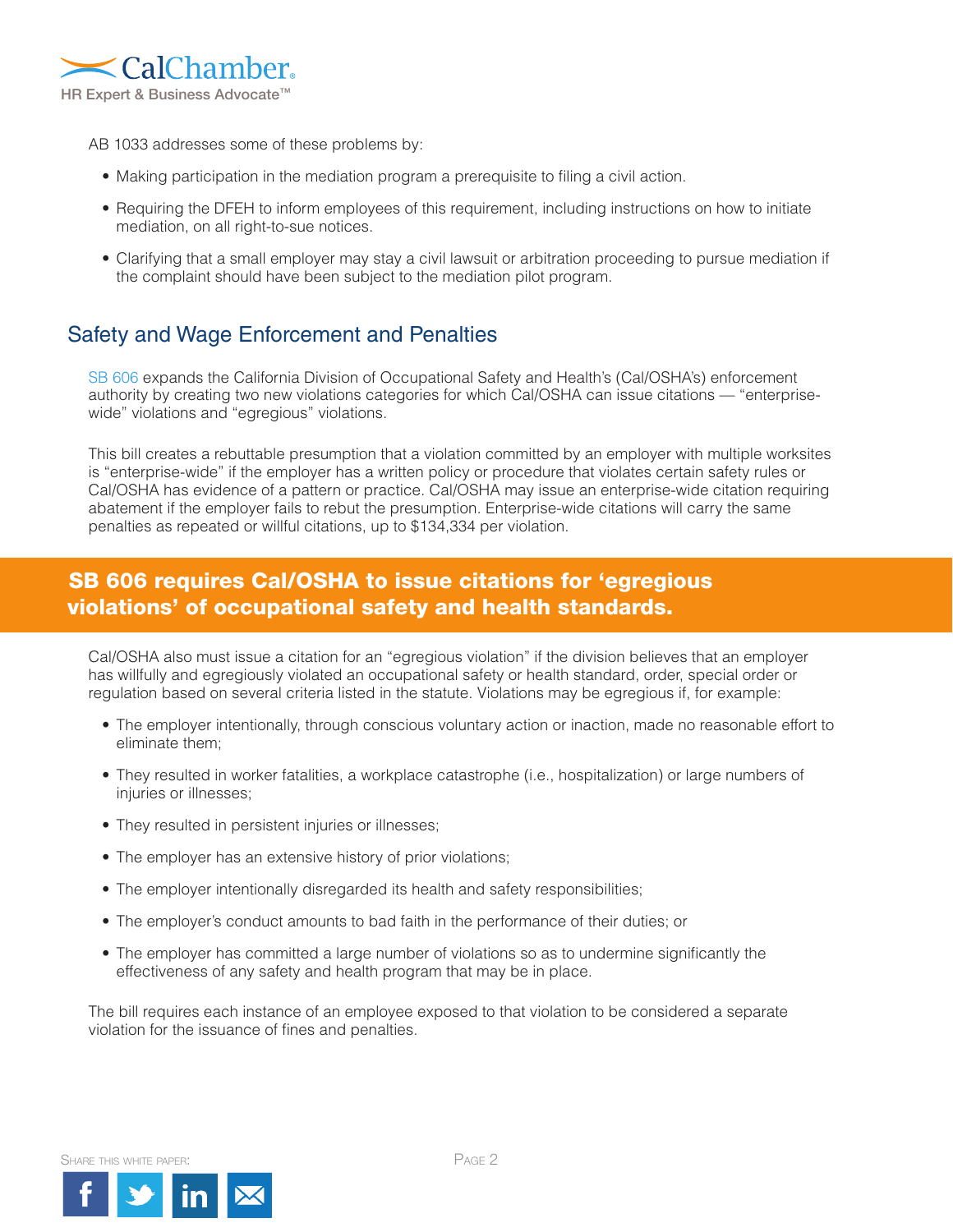

[AB 1003](https://leginfo.legislature.ca.gov/faces/billNavClient.xhtml?bill_id=202120220AB1003) makes the intentional theft of wages, benefits or compensation in the amount greater than \$950 for one employee or more than \$2,350 for two or more employees in a consecutive 12-month period **punishable as grand theft** under the California Penal Code, which prosecutors may charge as a misdemeanor or felony. Under this new penal code section, "employee" includes an independent contractor and "employer" includes an independent contractor's hiring entity.

[SB 572](https://leginfo.legislature.ca.gov/faces/billTextClient.xhtml?bill_id=202120220SB572) deals with enforcement of wage liens against employers by adding a provision to the Labor Code allowing the California Labor Commissioner to create, as an alternative to a judgment lien, a lien on real property to secure amounts due to the Commissioner under any final citation, findings or decision.

## Settlement and Severance Agreements

Prompted by the "Me Too" movement, California passed laws in 2019 that restricted the use of nondisclosure provisions in settlement agreements for claims involving allegations of sexual harassment, sexual assault or discrimination based on sex.

# SB 331 expands restrictions to prevent use of non-disclosure provisions in workplace harassment or discrimination settlement agreements.

[SB 331](https://leginfo.legislature.ca.gov/faces/billNavClient.xhtml?bill_id=202120220SB331) significantly expands those restrictions to prevent the use of non-disclosure provisions in cases of alleged workplace harassment or discrimination based on **any** characteristic protected under the Fair Employment and Housing Act, not just those based on sex. This includes allegations of discrimination or harassment on the basis of:

- Race;
- Religious creed;
- Color;
- National origin;
- Ancestry;
- Physical disability;
- Mental disability;
- Medical condition;
- Genetic information;
- Marital status:
- Sex;
- Gender;
- Gender identity;
- Gender expression;
- Age;
- Sexual orientation; or
- Veteran or military status.

While employees can't be prohibited from discussing underlying facts of the case, employers can still use clauses that prevent disclosure of the amount paid to settle the claim. SB 331 will apply to settlement agreements entered on or after January 1, 2022.

SB 331 also limits the use of non-disclosure provisions in employment severance agreements, stating it is unlawful to include any provision that prohibits the "disclosure of information about unlawful acts in the workplace," which is defined to include, but is not limited to, harassment, discrimination or any other conduct that the employee has reasonable cause to believe is unlawful.

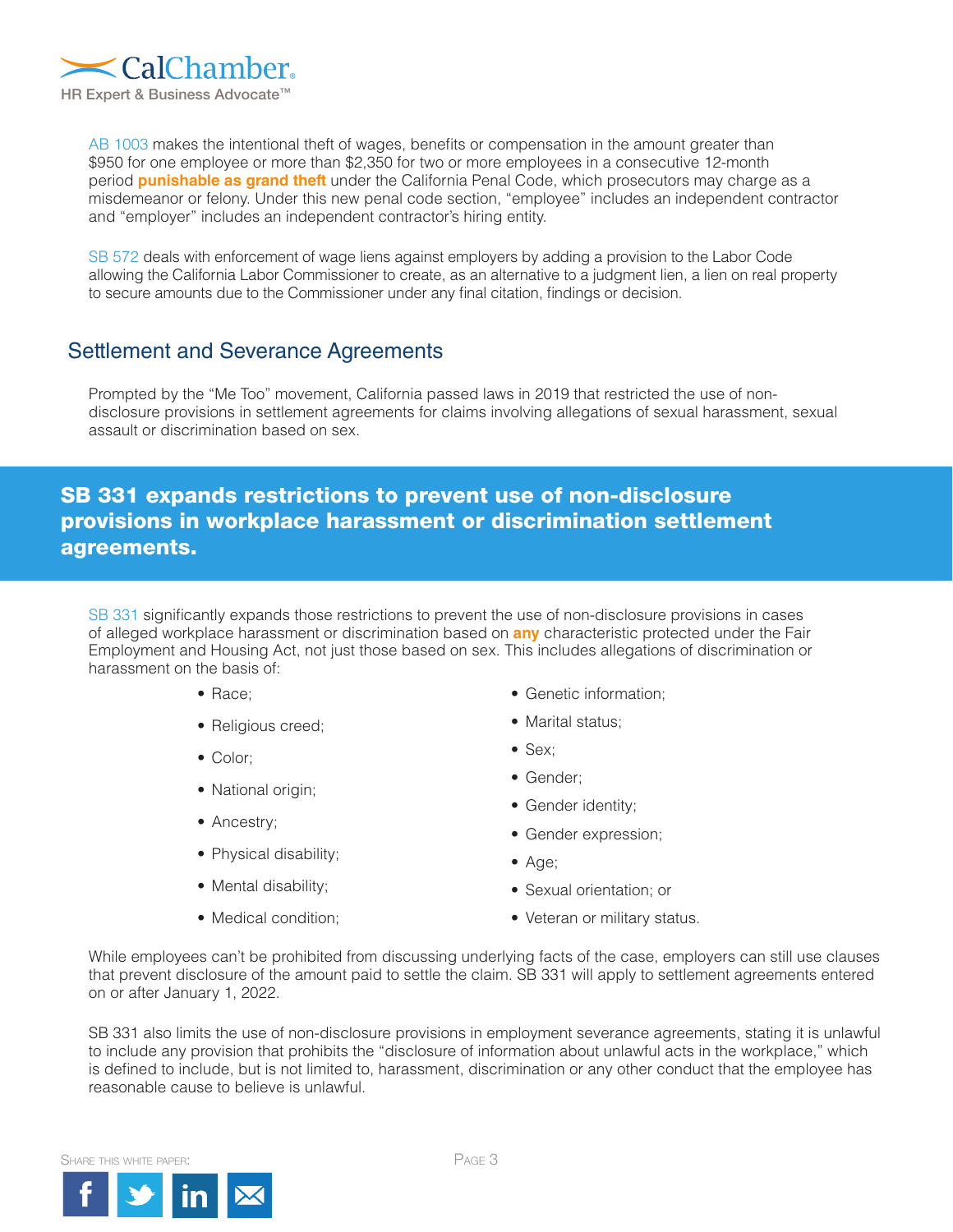

It provides some sample language for employers to include in their agreements in connection with confidentiality/ non-disclosure provisions: "Nothing in this agreement prevents you from discussing or disclosing information about unlawful acts in the workplace, such as harassment or discrimination or any other conduct that you have reason to believe is unlawful."

The law also clarifies that it doesn't prohibit use of a general release or waiver of all claims related to an employee's separation, nor does it prohibit an employer from protecting the employer's trade secrets, proprietary information or confidential information that doesn't involve unlawful acts.

Employers should consult with their legal counsel about SB 331's effects on the use of confidentiality/non-disclosure and non-disparagement provisions in their agreements.

# Various bills made changes solely in certain industries, such as warehouse distribution centers, garment manufacturing and more.

### Worker Classification

This year, the California Legislature made small adjustments to the state's worker classification laws, especially compared to the last two years.

You may recall the sweeping changes made in 2020 when the Legislature codified the "ABC Test" adopted by the California Supreme Court in a 2018 case, significantly changing how to determine whether someone was an employee or independent contractor. At the same time, the law carved out several industry exceptions to that test, in which case the common law, multi-factor Borello Test is used.

Last year, [AB 2257 s](https://leginfo.legislature.ca.gov/faces/billTextClient.xhtml?bill_id=201920200AB2257)ubstantially revised the law, making changes to many of the industry exceptions and adding several more. This year, however, [AB 1506](https://leginfo.legislature.ca.gov/faces/billNavClient.xhtml?bill_id=202120220AB1506) and [AB 1561](https://leginfo.legislature.ca.gov/faces/billTextClient.xhtml?bill_id=202120220AB1561) made relatively small changes to the law, revising parts of the "data aggregator" exception to the ABC Test and extending the exceptions for newspaper carriers, licensed manicurists and construction trucking contractors until December 31, 2024. Again, these exceptions don't qualify these positions automatically as independent contractors; employers still must evaluate the worker using the common law Borello test before classifying the worker as an independent contractor.

### Industry-Specific Measures

Various bills made changes solely in certain industries, including warehouse distribution centers, garment manufacturing, hospitality/building services, agriculture, health care, janitorial services and domestic workers.

**Warehouse Distribution Centers:** [AB 701 s](https://leginfo.legislature.ca.gov/faces/billNavClient.xhtml?bill_id=202120220AB701)pecifically targets warehouse distribution centers, applying specifically to certain larger employers meeting industry definitions for general warehousing and storage, merchant wholesalers of durable and non-durable goods, and electronic shopping and mail-order houses. The law requires covered employers to provide each nonexempt employee working at a warehouse distribution center a written description of each quota to which they are subject, including tasks to be performed, materials produced or handled, time periods and any potential adverse employment actions that may result from failure to meet quotas.

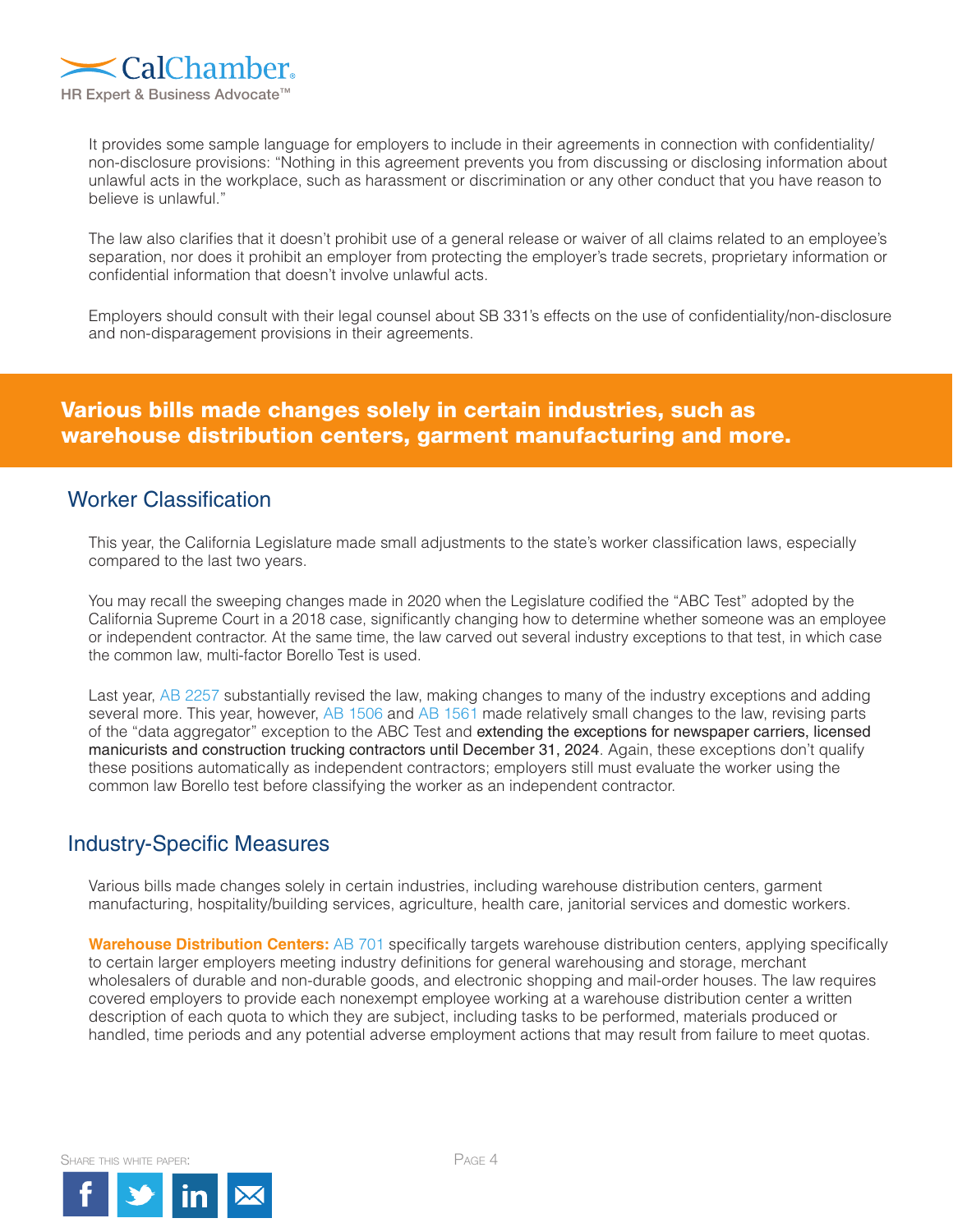

Under AB 701, employees cannot be required to meet quotas that prevent compliance with meal or rest periods, use of bathroom facilities, or health and safety laws. If employees feel that quotas are interfering with these things, they can request a copy of applicable quotas and the last 90 days of their personal work speed performance, which the employer must produce within three weeks. The law also creates a rebuttable presumption of retaliation if the employer takes adverse action against an employee within 90 days of the employees request for their quota and personal work speed performance or an employee's complaint about a quota.

**Garment Manufacturing:** [SB 62](https://leginfo.legislature.ca.gov/faces/billNavClient.xhtml?bill_id=202120220SB62) requires garment manufacturers and "brand guarantors" who contract with another person for the performance of garment manufacturing to be jointly and severally liable with manufacturers or contractors for wage violations of employees in the supply chain. For purposes of expanding the shared liability under this law, the bill expands the definition of garment manufacturing to broadly include many companies in the clothing industry supply chain.

Under SB 62, garment manufacturing is defined as "sewing, cutting, making, processing, repairing, finishing, assembling, dyeing, altering a garment's design, causing another person to alter a garment's design, affixing a label to a garment, or otherwise preparing any garment or any article of wearing apparel or accessories designed or intended to be worn by any individual…."

This expanded definition means companies that may be tangentially part of garment manufacturing — by sticking their own logo on the clothing, for example — will be liable for wage and hour problems the actual maker creates with its own workforce.

SB 62 also prohibits the practice of piece-rate compensation for garment manufacturing, except in cases of worksites covered by a valid collective bargaining agreement. The bill imposes statutory damages of \$200 per employee against a garment manufacturer or contractor, payable to the employee, for each pay period in which each employee is paid by piece rate.

# The expanded definition of 'garment manufacturing' means companies tangentially part of the manufacturing process may be liable for wage and hour issues created by the garment's actual maker.

**Hospitality/Building Services:** [SB 93](https://leginfo.legislature.ca.gov/faces/billNavClient.xhtml?bill_id=202120220SB93), an urgency measure that took effect when it was signed on April 16, 2021, created what is commonly referred to as a "right of recall" for certain employees laid off due to COVID-19. It applies to hotels, clubs, event centers, airport hospitality operations and service providers, and building services such as janitorial, maintenance and security services. Qualified laid off employees are those employees who worked for the employer for six months or more in the preceding 12 months and whose most recent separation was due to COVID-19.

Under SB 93, if a covered employer is going to hire an employee, it must first offer the position to a laid off employee who's qualified for the position, i.e., if the employee held the same or similar position at the business at the time of the layoff. Employers who refuse to recall an employee on the grounds that the employee lacks the qualifications for the position must provide the employee a written notice with their reasons for not hiring them. Employers must keep records for three years, including records of communications regarding job offers.

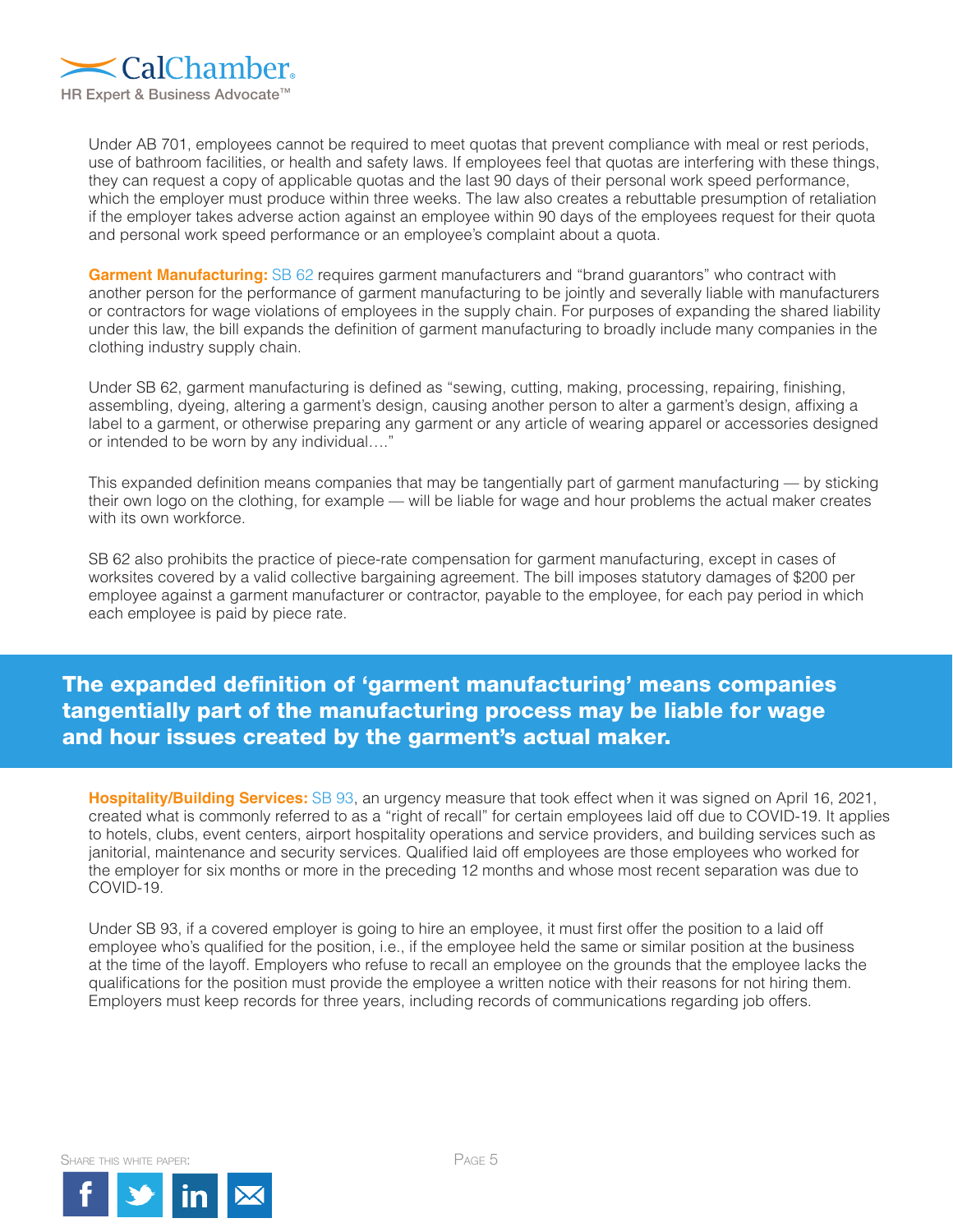

Agriculture: [AB 73](https://leginfo.legislature.ca.gov/faces/billTextClient.xhtml?bill_id=202120220AB73) expands on one of last year's personal protective equipment (PPE) bills, SB 275, which established a state stockpile of PPE in the event of a pandemic. AB 73 broadens the law's scope to include wildfire smoke events as a health emergency under the law and includes agricultural workers in the definition of essential workers. The bill also requires Cal/OSHA to review and update its wildfire smoke training requirements, so employers should monitor Cal/OSHA's wildfire smoke training materials for updates.

**Health Care:** Two new laws impact health care employers. First, prompted by the high demand for COVID-19 vaccinations at pharmacies and the corresponding time pharmacists and technicians must spend on such vaccinations, [SB 362](https://leginfo.legislature.ca.gov/faces/billNavClient.xhtml?bill_id=202120220SB362) prohibits chain community pharmacies from establishing quotas, defined as a fixed number or formula related to certain duties that a pharmacist or pharmacy technician is required to perform (e.g., prescriptions filled, services to patients, etc.) while on duty. Second, [AB 1407](https://leginfo.legislature.ca.gov/faces/billNavClient.xhtml?bill_id=202120220AB1407) requires that hospitals and nursing education programs include implicit bias training as part of the program for new nurses.

**Janitorial Services:** California's Private Attorneys General Act (PAGA) allows aggrieved employees to bring claims on behalf of themselves and other employees for wage and hour violations, essentially stepping into the state's shoes to enforce wage and hour laws. [SB 646](https://leginfo.legislature.ca.gov/faces/billNavClient.xhtml?bill_id=202120220SB646) creates an exception to PAGA for janitorial employees covered by a collective bargaining agreement that meets certain criteria. This is similar to another PAGA exception enacted recently for unionized employers in the construction industry.

**Domestic Workers:** [SB 321](https://leginfo.legislature.ca.gov/faces/billNavClient.xhtml?bill_id=202120220SB321) doesn't impose any new obligations on employers right now, but it does direct Cal/ OSHA to create an advisory committee to recommend state policies to both protect domestic workers and provide health and safety guidance to educate employers and employees in the industry. This will be something to keep an eye on for future developments.

# The California Department of Public Health must allow email sign-ups so businesses may more easily track and implement the most current COVID-19 orders and guidance.

### COVID-19

On October 5, Newsom signed [AB 654,](https://leginfo.legislature.ca.gov/faces/billNavClient.xhtml?bill_id=202120220AB654) which clarifies and cleans up last year's COVID-19 notice and reporting bill, [AB 685](https://leginfo.legislature.ca.gov/faces/billTextClient.xhtml?bill_id=201920200AB685). As [previously reported,](https://hrwatchdog.calchamber.com/2021/10/covid-19-workplace-exposure-notification-reporting-requirements-revised/) the bill revises the language AB 685 used to describe COVID-19 notice requirements to make it more consistent throughout. This was an urgency measure that took effect immediately upon signing.

Under [SB 336,](https://leginfo.legislature.ca.gov/faces/billNavClient.xhtml?bill_id=202120220SB336) signed on October 4, when the California Department of Public Health (CDPH) or a local health officer issues an order or mandatory COVID-19-related guidance, they must publish the order or guidance on their website along with order or guidance's effective date. The CDPH or local health officer must also create an opportunity to sign up for an email distribution list to receive updates on the order or guidance. This measure will hopefully make it easier for businesses to track and implement the most current COVID-19 orders and guidance. SB 336 also went into effect immediately upon signing.

In addition to the new laws, employers should continue to monitor COVID-19 regulatory developments. As [previously reported](https://hrwatchdog.calchamber.com/2021/09/covid-19-in-the-workplace-vaccine-on-the-horizon/), the Cal/OSHA COVID-19 Emergency Temporary Standards may be re-adopted with amendments this winter. Additionally, federal OSHA proposed an emergency temporary standard requiring employers with 100 or more employees to establish COVID-19 vaccination policies, but before it could take effect,